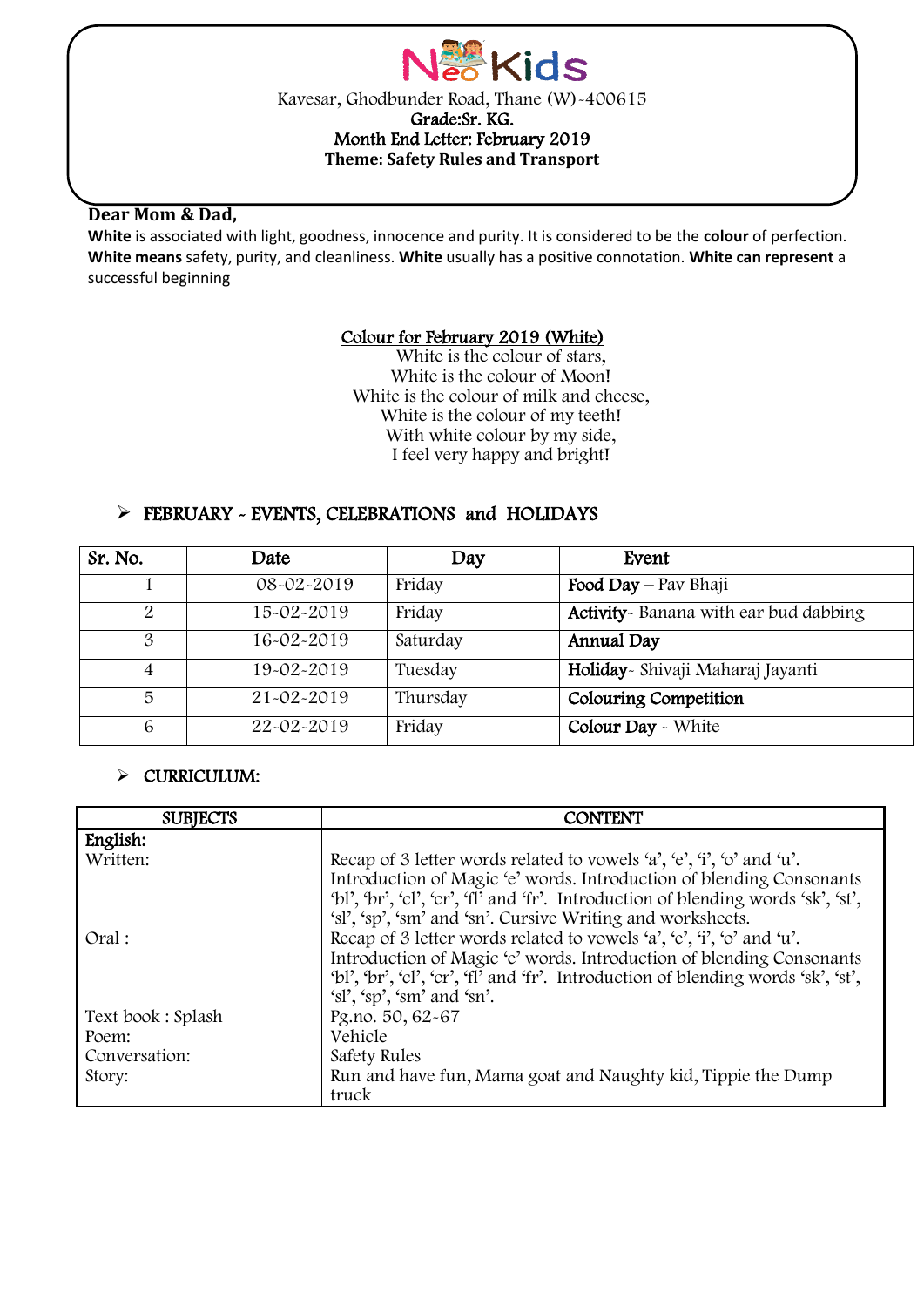| Hindi:                                                                                                      |                                                                                                          |  |  |  |  |
|-------------------------------------------------------------------------------------------------------------|----------------------------------------------------------------------------------------------------------|--|--|--|--|
| Written:                                                                                                    | Introduction of vyanjan 'y' to 'h'; Recap of Vyanjan 'k' to 'm'.                                         |  |  |  |  |
| Oral:                                                                                                       | Recap of Swar 'a' to 'aah' and vyanjan 'k' to 'm'. Introduction of                                       |  |  |  |  |
|                                                                                                             | vyanjan 'y' to 'h'. Reading 2-3 letter words                                                             |  |  |  |  |
| Akshroon ki duniya:                                                                                         | 83-89,92-94,98                                                                                           |  |  |  |  |
| Notebook 2:                                                                                                 | Page no 88-105                                                                                           |  |  |  |  |
| Story:                                                                                                      | Raja-rani ki kahaani                                                                                     |  |  |  |  |
| Maths:                                                                                                      |                                                                                                          |  |  |  |  |
| Written:                                                                                                    | Recap of Vertical Addition and Horizontal Addition. Recap of addition                                    |  |  |  |  |
|                                                                                                             | word problem. Introduction of Ascending and Descending order. Recap                                      |  |  |  |  |
|                                                                                                             | of number names 'eleven' to 'twenty'. Introduction of Numbers 51 to                                      |  |  |  |  |
|                                                                                                             | 70.                                                                                                      |  |  |  |  |
| Oral:                                                                                                       | Number drill 1 to 100. Number names 'one' to 'twenty'                                                    |  |  |  |  |
|                                                                                                             |                                                                                                          |  |  |  |  |
| Text book: World of                                                                                         | Pg. no.71, 76-78                                                                                         |  |  |  |  |
| Numbers:                                                                                                    |                                                                                                          |  |  |  |  |
| Note Book:                                                                                                  | Pg. no.33,34, 61-68,87,                                                                                  |  |  |  |  |
|                                                                                                             |                                                                                                          |  |  |  |  |
| EVS:                                                                                                        | Safety Rules and Transport                                                                               |  |  |  |  |
|                                                                                                             |                                                                                                          |  |  |  |  |
| Concepts:                                                                                                   | World Around Me - Text book: - Pg. no. 70-72, Worksheet                                                  |  |  |  |  |
| Art &Craft:                                                                                                 | Art book - Shapes, Tree(page no.18, 19)                                                                  |  |  |  |  |
|                                                                                                             | Craft - Kiddy Ring, Tearing Pasting in Giraffe (page no. 20,21)                                          |  |  |  |  |
|                                                                                                             | White day - Paper folding Dove                                                                           |  |  |  |  |
|                                                                                                             | <b>CONVERSATION</b>                                                                                      |  |  |  |  |
|                                                                                                             | <u>Transport</u>                                                                                         |  |  |  |  |
|                                                                                                             |                                                                                                          |  |  |  |  |
|                                                                                                             | $\triangleright$ Land Transport $\sim$ The Transport which is in the way of the Road is called Land      |  |  |  |  |
| Transport. For e.g. car, bus, train etc                                                                     |                                                                                                          |  |  |  |  |
|                                                                                                             |                                                                                                          |  |  |  |  |
|                                                                                                             |                                                                                                          |  |  |  |  |
|                                                                                                             |                                                                                                          |  |  |  |  |
|                                                                                                             | <b>O</b> 00000000                                                                                        |  |  |  |  |
|                                                                                                             | $\triangleright$ Water Transport - The Transport which is in the way of water is called Water Transport. |  |  |  |  |
| For e.g. boat, submarine etc                                                                                |                                                                                                          |  |  |  |  |
|                                                                                                             |                                                                                                          |  |  |  |  |
|                                                                                                             |                                                                                                          |  |  |  |  |
|                                                                                                             |                                                                                                          |  |  |  |  |
|                                                                                                             |                                                                                                          |  |  |  |  |
|                                                                                                             |                                                                                                          |  |  |  |  |
| $\triangleright$ Air Transport $\sim$ The vehicles which flies in the air is called Air Transport. For e.g. |                                                                                                          |  |  |  |  |
| airplane, rocket etc                                                                                        |                                                                                                          |  |  |  |  |
|                                                                                                             |                                                                                                          |  |  |  |  |
|                                                                                                             |                                                                                                          |  |  |  |  |
|                                                                                                             |                                                                                                          |  |  |  |  |
|                                                                                                             |                                                                                                          |  |  |  |  |
|                                                                                                             |                                                                                                          |  |  |  |  |
| <b>Safety Rules</b>                                                                                         |                                                                                                          |  |  |  |  |
| $\triangleright$ Road Safety                                                                                |                                                                                                          |  |  |  |  |
| Water Safety                                                                                                |                                                                                                          |  |  |  |  |
|                                                                                                             |                                                                                                          |  |  |  |  |
| Fire Safety                                                                                                 |                                                                                                          |  |  |  |  |
| $\triangleright$ Electricity Safety                                                                         |                                                                                                          |  |  |  |  |
|                                                                                                             |                                                                                                          |  |  |  |  |